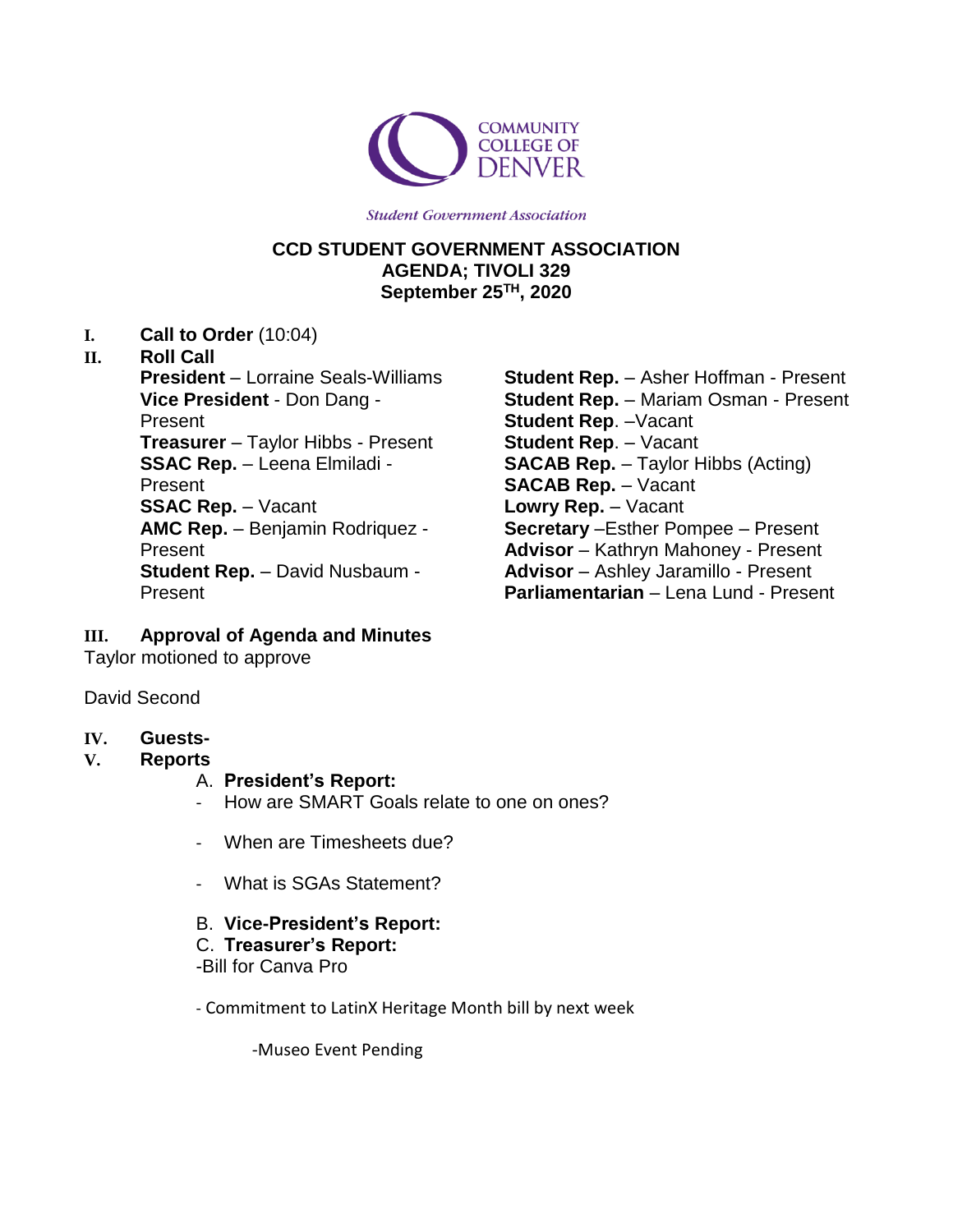- Looking into Tri-institutional Civic Engagement/Voting activities during October; more TBD

## D. **Secretary's Report:**

## E. **Advisor's Report:**

## F. **SACAB Report:**

- Last Week's Meeting:

-Jackie Slocombe gave a presentation about the need for energy use monitoring and tracking of all Auraria buildings

-Voted on a bill approving a \$6,000 budget for the project

-Project will potentially save hundreds of thousands of dollars (and the environment)

-Discussed potential questions for APD chief Phibbs regarding Police accountability and body cams

-Discussed Auraria Bird Strike Logging Project

This week:

-Will continue discussing police accountability issues

-Will discuss civic engagement/voting events

- Auraria Recovery Community (ARC) plan to acquire space in Tivoli

-Discussion of Auraria Hunger and Homelessness Awareness (AHHA) Week

### G. **SSAC Report:**

- H. **Student Rep. Reports:**
- I. **Committee Report Media Committee/BEE Committee**
- What new updates do we have on S.G.A Facebook page?
- What did we talk about in the meeting?
- What bill do we want to pass today?

# **Elections Committee-**

# J. **Special Committee Report-**

# **VI. Unfinished Business/General Orders**

# **VII. New Business-**

- Does the Canva Bill pass?
- What do we want to say for the SGA Statement?
	- o Invite Andrea, and faculty that have knowledge and facts